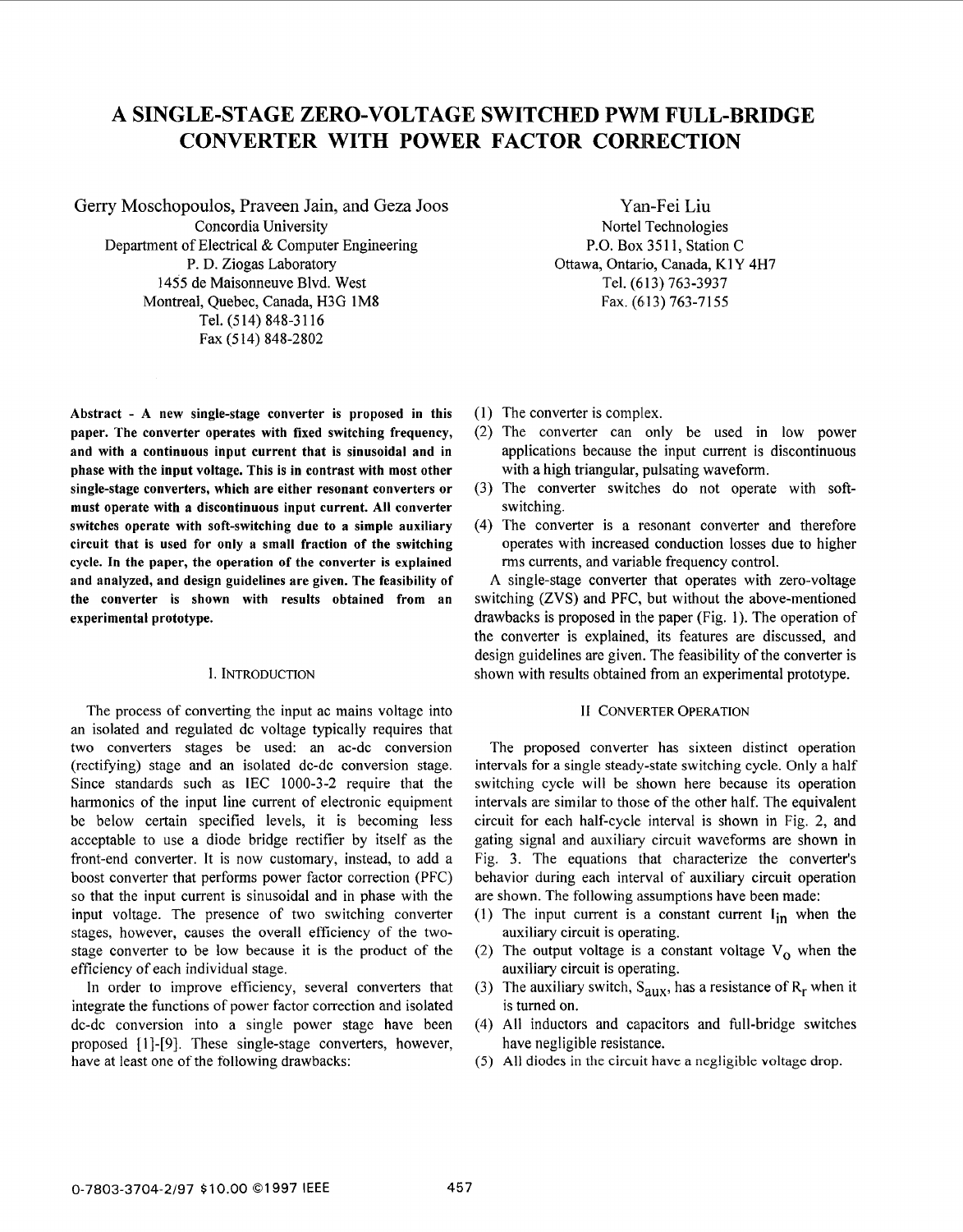

Fig. **1.** Proposed single-stage converter.

- (6) The output voltage reflected across the transformer primary is  $V_{\text{pri}} = V_0/N$ .
- (7) The transformer,  $T_x$ , is clamped to  $V_x = V_0/N_x$  when current is flowing in the auxiliary circuit. The polarity of  $V<sub>x</sub>$  is dependent on the polarity of the current.
- (8) Transformer  $T_1$  is an ideal transformer in series with a primary leakage inductance  $L_{lk}$ , which affects the converter's operation only during the auxiliary circuit's first operating interval.

### *(a) Interval 0 [t < t<sub>0</sub>]:*

Switches  $S_1$  and  $S_4$  are on and power is being transferred to the load. The voltage across  $S_2$  and  $S_3$  is  $V_{\text{pri}}$ . The auxiliary circuit capacitor,  $C_r$ , is charged to a voltage,  $V_{Cr0}$ . The voltage across auxiliary switch,  $S_{aux}$ , is  $V_{pri} - V_{Cr0}$ .

### *(b) Interval 1 [to* - *tr]:*

The auxiliary switch  $S_{\text{aux}}$  is turned on with ZCS as the resonant inductor  $L_r$  and the leakage inductance of  $T_1$ ,  $L_{\mathbf{R}}$ , limit the rate of current rise. Current is diverted from the fullbridge as the current flowing through the auxiliary circuit rises. Voltage  $V_x$  is no longer zero volts but is clamped to  $V_x$  $= V_0/N_x$  while current is flowing through secondary diode  $D_{x1}$ . The equations for this interval are:

$$
(L_{1k} + L_{r}) \frac{dI_{LT}}{dt} = V_{pri} - V_{x} - \frac{1}{C_{r}} \int_{0}^{t} I_{Lr} dt - V_{Cr0} - I_{Lr} R_{r} (1)
$$

$$
C_r \frac{dV_{Cr}}{dt} = I_{Lr}.
$$
 (2)

At the end of this interval, the current flowing through the auxiliary circuit is equal to the input current, and the voltage across the resonant capacitor is  $V_{Cr1}$ .

### *(c) Inteival2 [tl* - *t2]:*

Current does not flow through the full-bridge because the current flowing through the auxiliary circuit is greater than the input current. As  $I_{I,r}$  continues to rise, the current that exceeds the input current discharges  $C_{S2}$  and  $C_{S3}$ , through the anti-parallel diodes of  $S_1$  and  $S_4$ . The equations for this interval are:

$$
L_r \frac{dI_{Lr}}{dt} = V_{Cswp} - V_x - \frac{1}{C_r} \int_0^t I_{Lr} dt - V_{Cr1} - I_{Lr}R_r
$$

 $AY_{\alpha}$ 

$$
(3) \quad
$$

$$
C_r \frac{dV}{dt} = I_{Lr}
$$
 (4)

$$
C_{SWp} \frac{dV_{CSWp}}{dt} = -(I_{Lr} - I_{in})
$$
 (5)

where

$$
C_{swp} = C_{s2} + C_{s3}.
$$
 (6)

This interval ends when  $C_{s2}$  and  $C_{s3}$  have been fully discharged. At this moment, the current flowing through the auxiliary circuit is equal to  $I<sub>Lr2</sub>$ , and the voltage across the resonant capacitor is  $V_{Cr2}$ .

(*d*) Interval 3 [t<sub>2</sub> - t<sub>3</sub>]:

During this interval, the anti-parallel diodes of all the switches in the full-bridge are conducting, and  $S_2$  and  $S_3$  are tumed on with ZVS. The equations are: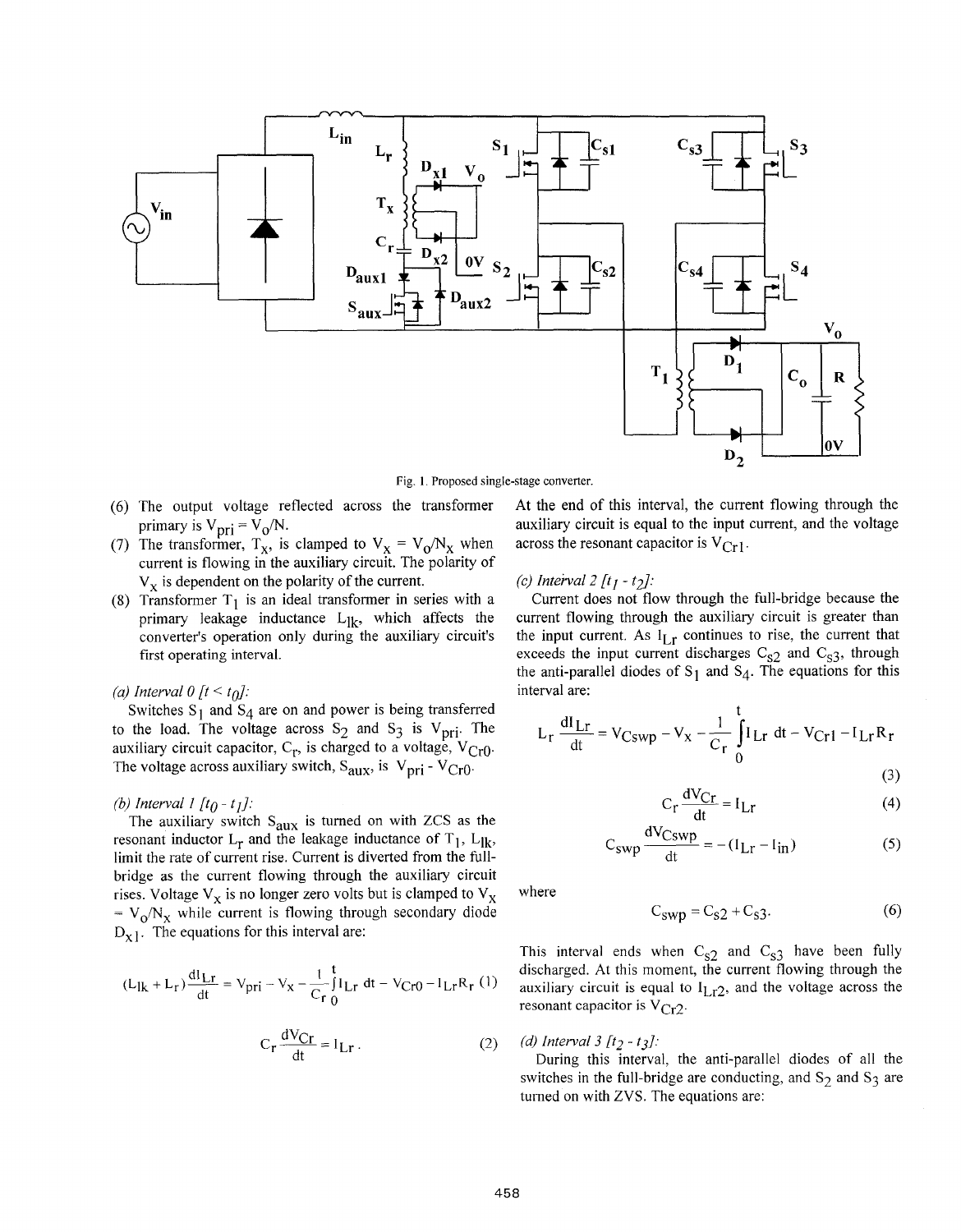<span id="page-2-0"></span>

**Fig.** 2. Converter operation during a half switching cycle



Fig. 3. Auxiliary circuit waveforms **Fig. 3.** Auxiliary circuit waveforms.

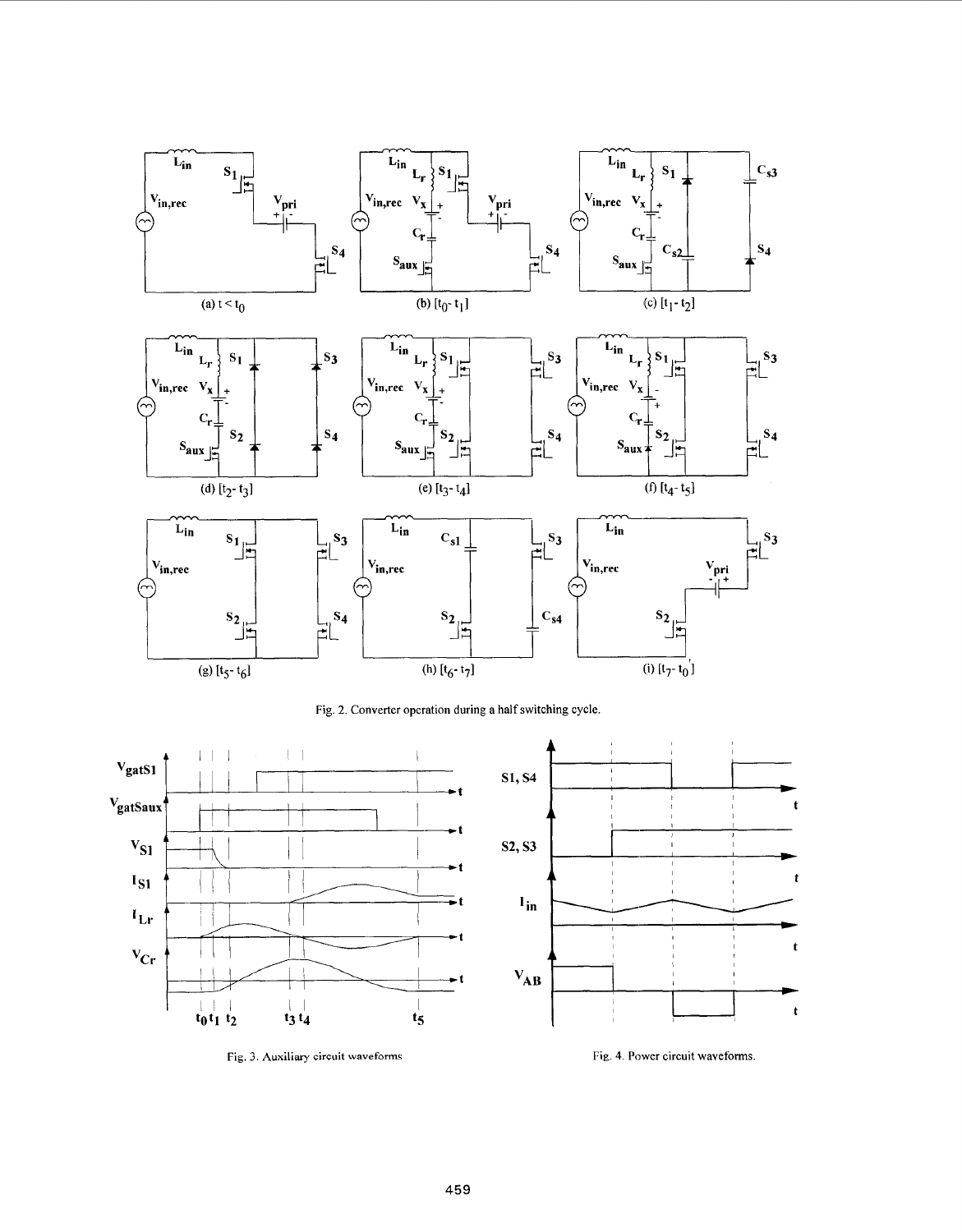$$
L_{r} \frac{dI_{Lr}}{dt} = -\left(V_{x} + \frac{1}{C_{r}} \int_{0}^{t} I_{Lr} dt + V_{Cr2} + I_{Lr} R_{r}\right)
$$
 (7)  

$$
C_{r} \frac{dV_{Cr}}{dt} = I_{Lr}.
$$
 (8)

The current flowing through the auxiliary circuit at the end of the interval is the same as the input current.

### *(e) Interval 4 [t3* - *t4]:*

Current starts flowing through all the full-bridge switches as the current flowing through the auxiliary circuit is still positive, but less than the input current. This mode ends when current  $I_{I,r}$  is zero. The voltage across  $C_r$  is  $V_{Cr4}$ .

### fl *Interval 5 [t4* - *t~]:*

The current through  $S_1$  is the sum of the input current and the current flowing through the auxiliary circuit through the body diode of  $S_{\text{aux}}$ . The polarity of  $V_x$  changes as current is flowing through secondary diode  $D_{X2}$ . Switch  $S_{\text{aux}}$  is turned off with ZVS during this mode. The equations are:

$$
L_r \frac{dI_{Lr}}{dt} = V_x - \frac{1}{C_r} \int_{0}^{t} I_{Lr} dt - V_{Cr4}
$$
 (9)

$$
C_r \frac{dV_{Cr}}{dt} = I_{Lr}.
$$
 (10)

Under steady-state conditions, the value of  $V_{Cr}$  after this components are given in this section. interval is the same as it was before the auxiliary circuit was activated:  $V_{Cr} = V_{Cr0}$ .

### **(g)** *Interval 6 [t5- tgl:*

that of a current-fed PWM converter. The operation of the circuit during this time is identical to

### *(h) Interval* 7 *[t6- t7J:*

Switches  $S_1$  and  $S_4$  are turned off with ZVS due to capacitors  $C_{S1}$  and  $C_{S4}$ . These capacitors are charged until the voltage across each capacitor is equal to  $V_{\text{pri}}$ .

### *(i) Interval*  $8/t_{7}$ -*tg]*:

switches  $S_2$  and  $S_3$  until the auxiliary circuit is reactivated. Current flows only through the diagonally opposite pair of

The waveforms in Fig. 4 show how both PFC and dc-dc conversion can be performed by the full-bridge with the proper sequencing of the switch gating signals.

### 111. CONVERTER FEATURES

The features of the proposed converter can be summarized as follows:

- (i) *Soft-switching:* The full-bridge switches can be turned on with ZVS by simply activating the auxiliary circuit whenever a pair of switches is about to be turned on. The auxiliary switch has a ZCS turn-on and a ZVS tum-off.
- (ii) *PWM* operation: Unlike resonant-type single-stage converters, the proposed converter acts like a PWM converter except when the auxiliary circuit is operating for a small portion of the switching cycle. The converter can operate with a fixed switching frequency and with any PWM technique that can be used for a boost PFC converter.
- (iii)Power *factor correction with a continuous input current:*  Since the converter can operate with any PWM technique, it is therefore possible to produce a continuous input current that is sinusoidal and in phase with the input voltage. This can be done by simply controlling when the input current should rise or fall. This is in contrast to other single-stage converters that must have a discontinuous input current because the converter switches have difficulty in simultaneously performing PFC and dc-dc conversion.
- (iv)Simplicity: The above features are obtained with a simple auxiliary circuit requiring only one additional switch and a few passive components.

Guidelines for the selection of auxiliary circuit

### *A. Characterisitc Curves*

 $\mathcal{L}_{\text{max}}$ 

The equations for the operation intervals in Section I1 can be solved and used to generate characteristic curves like the ones shown in Fig. 4. These curves can be used in the design of the converter. Since the auxiliary circuit is activated just before the full-bridge switches are turned on, its operation is dependent on the input current value at that instant and the output voltage  $V_0$ . The curves shown in [Fig.](#page-4-0) 5 have thus been generated with respect to the ratio:

$$
Z_{rb} = \frac{V_0}{I_{in}}.
$$
 (11)

The values of  $Z_{rb}$  in [Fig.](#page-4-0) 5 have been chosen in accordance with the design example presented later in this paper.

Fig. 5(a) shows the relationship between the voltage across the auxiliary switch,  $V_{saux}$ , and the impedance of the auxiliary resonant components

$$
Z_{r} = \sqrt{\frac{L_{r}}{C_{r}}}
$$
 (12)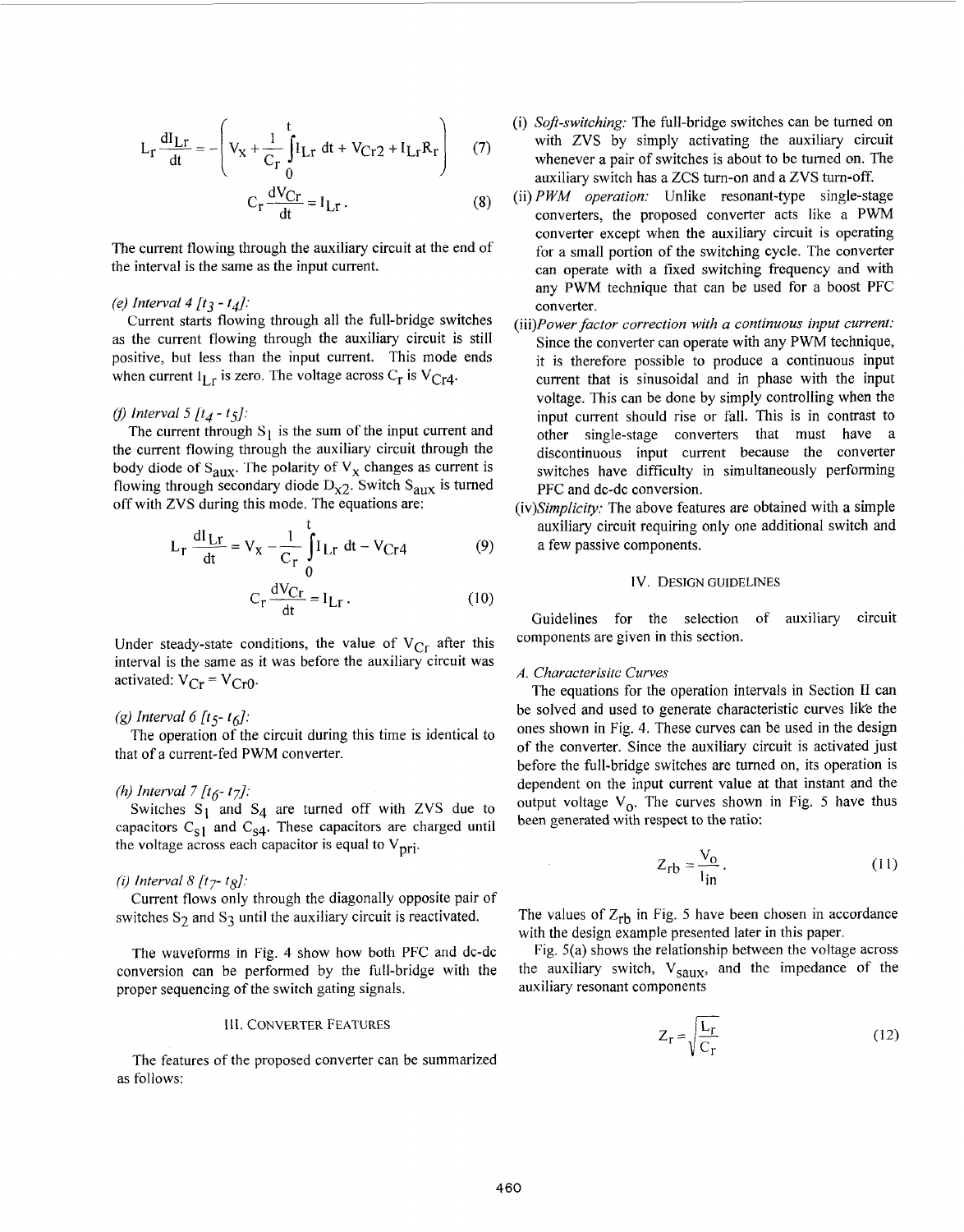<span id="page-4-0"></span>for various values of  $K = C_r / C_{swp}$ . This voltage is greater than  $V_0$  (1 pu) because of the negative voltage that exists across  $T_x$  and  $C_r$  when the auxiliary circuit is inactive. Fig. 5(b) shows the relationship between the peak current of the auxiliary switch  $I_{saux,pk}$  and  $Z_r$  for various values of K.

## *B. Selection of Transformer Turns Ratio N, and Diodes*

The voltage across the primary of  $T_x$  is clamped to  $V_x$  =  $V_{\rm o}$  /  $N_{\rm x}$  when the auxiliary circuit is operating. The higher the value of  $V_x$  is, the lower the auxiliary circuit currents and voltages are. If  $V_x$  is set to too large a value, however, the full-bridge switches will not turn on with ZVS **as** there will not be sufficient energy to discharge the switch capacitances.  $N_x$  should therefore be set at the minimum value at which the full-bridge switches can **turn** on with ZVS.

The maximum voltage that a transformer secondary diode experiences is twice the output voltage when the other diode is conducting current. The diode currents are the auxiliary circuit currents divided by  $N_x$ .

# *C. Selection of Auxiliary Switch Saux*

The power rating of auxiliary switch  $S_{\text{aux}}$  is considerably lower than that of a full-bridge switch because it is on for a small fraction of the switching cycle and handles very little power. This allows the use of a device that is smaller and less costly than the main switch to be used. The peak current and voltage, however, are higher than the input current and output voltage respectively.

Current flows through the anti-parallel diode across  $S_{\text{aux}}$ during auxiliary circuit operation. It is recommended that a fast recovery diode be used instead of the device's bodydiode because it has a slow recovery that may cause the auxiliary circuit to reset improperly for the next switching cycle.

### *D. Selection of Full-Bridge Switches*

The voltage and current stresses of the full-bridge switches are the same as those for the switches in the conventional PWM converter except for the peak current. This will not be more than 1.25 pu. for the range of  $Z_r$  and K shown in Fig. 5.

### *E. Selection of Resonant Components L, and C,*

dependent on the resonant cycle  $T_r$ , which is defined as The time that the auxiliary circuit is in operation is

$$
T_{\mathbf{r}} = 2\pi \sqrt{L_{\mathbf{r}}C_{\mathbf{r}}} = 2\pi C_{\text{swp}} Z_{\mathbf{r}} \mathbf{K}
$$
 (13)

The values of  $L_r$  and  $C_r$  should be as low as possible to keep  $T_r$  small in order to minimize auxiliary circuit conduction losses, and maximize the converter duty cycle. If  $L_r$  and  $C_r$ , however, are too low then there can be excessive auxiliary circuit voltages and currents, and the full-bridge switches will not turn on with ZVS. Values of  $L_r$  and  $C_r$  should therefore





(c) Graph of ZVS turn-on times for full-bridge switches vs resonant impedance  $Z_r$  for  $Z_{rb} = 500 \Omega$ .

Fig. 5. Graphs of characteristic curves with turns ratio  $N_x = 1.5$ .

be found from characteristic curves by looking for low values of  $Z_r$  and K that keep the peak auxiliary switch voltage and current from being very large and that still allow the converter to operate with soft-switching.

*F. Time Interval for ZVS Turn-On of the Full-Bridge Switches.* 

The full-bridge switches turn-on whenever the input inductor is to be energized, after  $S_{aux}$  has been turned on at time  $t_0$ . These switches can turn on with ZVS only after the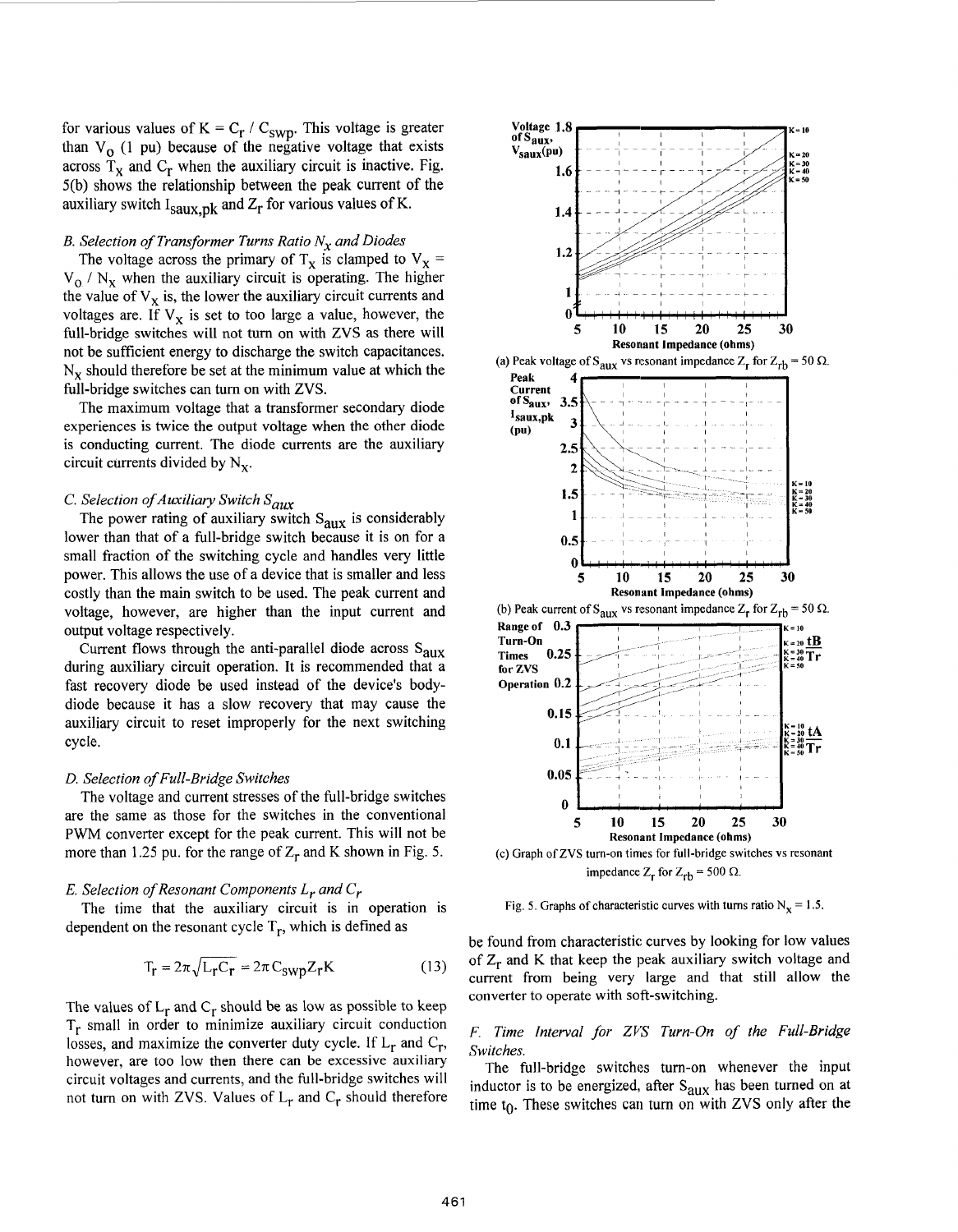switch capacitances have been discharged at time  $t = t_A$ , but before the current through the resonant circuit drops below the input current at  $t = t_B$ . Fig 5(c) shows times,  $t_A$  and  $t_B$ , defined with respect to the resonant cycle of the auxiliary circuit, T<sub>r</sub> for Z<sub>rb</sub> = 500  $\Omega$ . This value of Z<sub>rb</sub> is representative of the case when the input current is very small, and the ZVS time interval is the narrowest. A ZVS turn-on for the full-bridge switches is guaranteed for all operating points if it occurs between  $t_A$  and  $t_B$  for this large value of  $Z_{rh}$ .

### *G. Output Capacitor*

Just like a boost PFC circuit, the converter's output current has a 2nd harmonic component that must be filtered. Since the converter has only one stage with a low output voltage, this current harmonic is large. The output capacitor that must be used is therefore large ( $\approx$  5mF), much larger than that needed for a two-stage converter.

### v. DESIGN PROCEDURE AND EXAMPLE

The following example is given to demonstrate the design procedure used to determine the values of the auxiliary circuit components, and the ZVS time interval  $t_A-t_B$ . Since this procedure is an iterative process, only the last iteration is shown here. The converter is to be designed with output power:  $P_0 = 500$  W, output voltage:  $V_0 = 48$  Vdc, input voltage:  $V_{in}$  = 100 - 240 Vrms, switching frequency f<sub>sw</sub> = 50 kHz. It is assumed that the input inductor is large enough so that the input current has little ripple, and that a value of 1 nF is sufficient switch capacitance to minimize turn-off losses and noise in each full-bridge switch. It is also assumed that converter efficiency is  $\eta$  > 92%. The values are to be selected so that the voltage across the auxiliary switch, V<sub>Saux</sub>, does not exceed 1.2 pu. The turns ratio of the isolation transformer is  $N = 8$ . The turns ratio of the auxiliary circuit transformer is  $N_x = 1.5$ , which results in  $V_x = 48 / 1.5$  $= 32 V.$ 

(1) Determine the average voltage across the primary of the isolation transformer:

$$
V_{\text{pri}} = NV_0 = 8.48V = 384V. \tag{14}
$$

(2) Determine the value of  $Z_{rb} = V_{pri} / I_{in}$  where the input current is at its peak. The peak switch voltages and currents occur at this point. The input current is at its maximum value when  $V_{in} = 100$  V and is

$$
I_{\text{in,max}} = \frac{\sqrt{2}}{V_{\text{in,min}}} = \frac{\sqrt{2}}{0.92} = 7.68 \text{A}.
$$
 (15)

The minimum value of  $Z_{rb}$  is  $Z_{rb,min}$  = 384 / 7.68 = 50  $\Omega$ . The curves in Fig. 5(a) - (b), which are for  $Z_{rb} = 50$ **Q,** will be used in this example.

(3) Use the characteristic curves in [Fig. 5](#page-4-0) to determine the values of  $L_r$  and  $C_r$ . According to Fig. 5(a), a value of K = 15 and  $Z_r = 10 \Omega$  will result in an auxiliary switch voltage that is 1.2 pu. Since  $C_{swp}$  is 2 nF (twice the switch capacitance), the value of  $C_r^*$  is  $C_r = 2$  nF x 15 = 30 nF. Since  $Z_r = 10 \Omega$ , then  $L_r$  is

$$
L_{r} = Z_{r}^{2}C_{r} = (10\Omega)^{2}30\,\text{nF} = 3\,\mu\text{H}.\tag{16}
$$

It can be seen from Fig.  $5(c)$  that the full-bridge switches can operate with ZVS with these values of K and  $Z_r$ .

- (4) Using K and  $Z_r$ , find  $V_{saux}$  and  $I_{saux}$  neak from Figs. 5(a) and (b). For K = 15 and  $Z_r = 10 \Omega$ ,  $V_{saux} = 384 V$ **x** 1.2 pu = 460 v and Isaux,pk = 7.68 **A** x 2.25 pu = 17.3 A. The peak current for a full-bridge switch is 7.68 A  $x$ 1.25 pu = 9.6 **A.**
- (5) Calculate the value of  $T_r$  using equ. (13) then find the values of  $t_A$  and  $t_B$  from Fig. 5(c).  $T_r$  is 1.88 µs. The values of  $t_A/T_r$  and  $t_B/T_r$  for  $Z_r = 10 \Omega$  and K = 15 are 0.1 and 0.23 respectively. Multiplying these values by  $T_r$ gives  $t_A = 183$  ns and  $t_B = 432$  ns. This is the narrowest ZVS time interval that is encountered by the converter.
- (6) The peak voltage stress across the transformer diodes is 2 pu or 2 x 48 V = 96 V. The peak current is  $I_{\text{Saux},\text{pk}}$  /  $1.5 = 11.5$  A.

### VI. EXPERIMENTAL RESULTS

The feasibility of the converter was verified with results obtained from an experimental prototype. The input voltage was 60 - 100  $V_{rms}$ , the output voltage was  $V_0 = 20 V$ , and the switching frequency was 50 kHz. The component values that were used were  $L_r = 3 \mu H$ ,  $C_r = 30 \text{ nF}$ ,  $C_{swp} = 2 \text{ nF}$ , N  $= 8$ , and  $N_x = 1.5$ .

Fig. 6(a) shows the voltage across a full-bridge switch, and the combined current through the switch, its body diode, and its capacitance. It can be seen that the negative current, which is due to the auxiliary circuit, brings the voltage across the switch down to zero. This results in a ZVS turn-on. The ringing that appears in these waveforms is due to the interaction of leakage inductance of the isolation transformer and the full-bridge switch capacitances whenever **two**  switches are turned off. A transformer with a large leakage inductance was used because it was the most suitable transformer availiable at the time when the experimental results were recorded. Transformers having lower values of leakage inductance can be manufactured, and the ringing in the waveforms decreases if they are used instead. The severity of this ringing prevented results at higher voltages from being obtained.